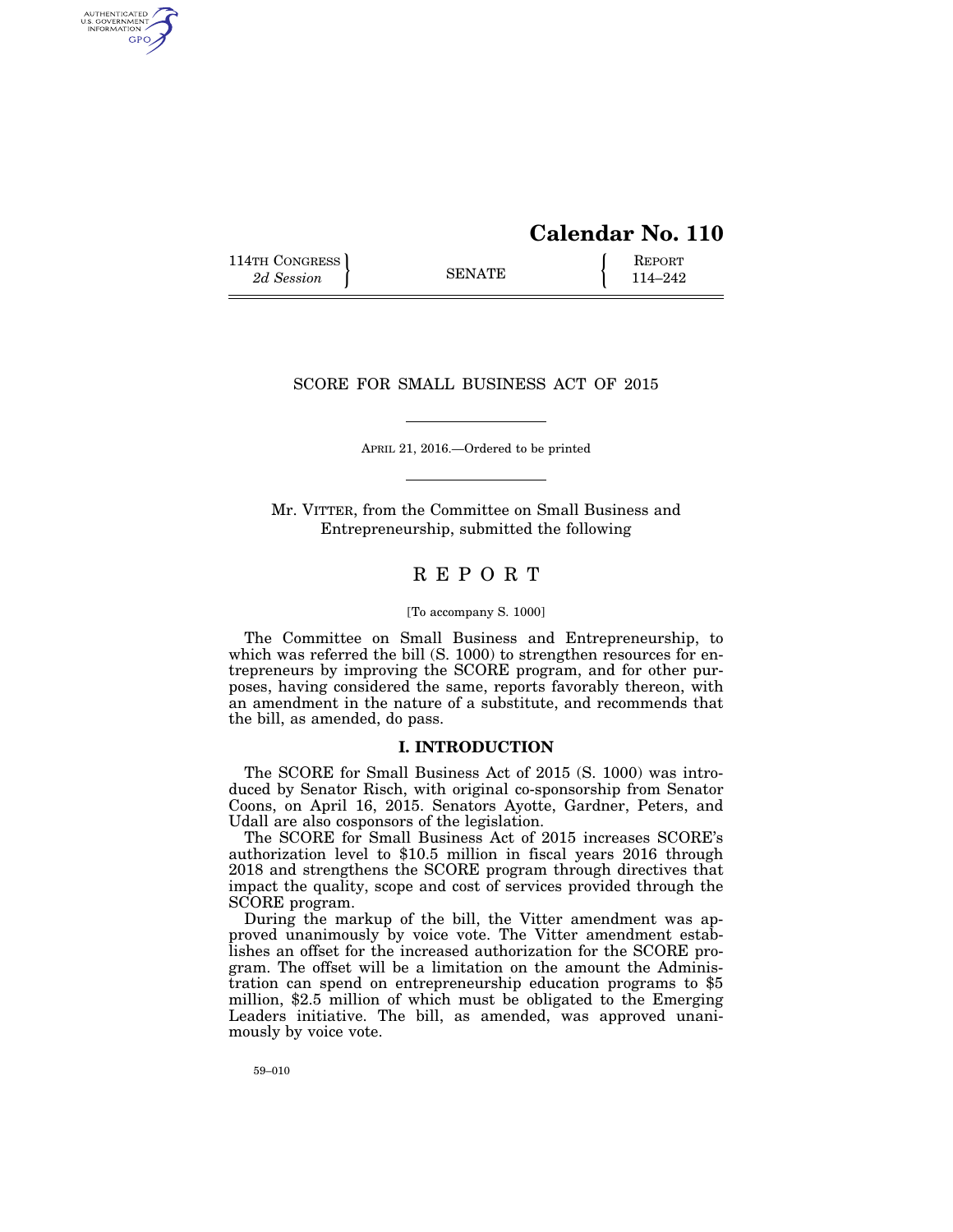## **II. HISTORY (PURPOSE & NEED FOR LEGISLATION)**

The Service Corps of Retired Executives (SCORE) is a non-profit association, authorized under the Small Business Act, and a resource partner of the SBA. The SBA's SCORE program embodies the power of public-private partnerships. SCORE, which is made up of a network of more than 13,000 volunteers with 348 chapters across the country, is dedicated to educating and assisting entrepreneurs and small business owners in the formation, growth and expansion of their small businesses. According to the SCORE Association, in FY13, SCORE estimates that it served over 400,000 clients, and helped to create more than 40,500 new businesses and more than 67,098 new jobs. In FY14, SCORE started an additional 56,079 new businesses, served an additional 107,201 clients, and created 47,187 new jobs. The Committee heard time and again at hearings and roundtables from volunteers serving in SCORE, and business owners who received SCORE assistance, about SCORE and how it could provide more economic benefits if it had adequate support.

The SCORE Program Improvement Act of 2012 (S. 3246) was introduced on May  $\tilde{24}$ , 2012 by Senator Snowe. The bill would have reauthorized the program through FY15. Additionally, the bill included several structural components and requirements for the program.

The SCORE for Small Business Act of 2012 (S. 3508) would have increased SCORE's authorization level to \$13 million in Fiscal Year 2013, \$15 million in Fiscal Year 2014, and \$17 million in Fiscal Year 2015. According to SCORE, the proposed increase in funding would have allowed SCORE to complete a large-scale transformation process that would have dramatically increased the number of businesses started during the next five years and implemented initiatives targeted at improving the efficiency and effectiveness of the program.

The SCORE for Small Business Act of 2014 (S. 2008) was introduced on February 10, 2014 to reauthorize the program for FY2015–FY2017; modify program requirements with respect to the role of participating volunteers, program plans and goals, and reporting; and outline privacy requirements pertaining to the disclosure of information of businesses assisted under such program.

#### **III. HEARINGS & ROUNDTABLES**

In the 112th Congress:

On March 8, 2011, the Committee held a roundtable discussion titled ''Reauthorization of SCORE: Discussion and Recommendations for Volunteer-based Small Business Assistance,'' chaired by Senator Landrieu, to discuss SCORE reauthorization. Witnesses testified that the SCORE program was effective and inexpensive to develop with proper funding. It was noted that only three months into 2011, the SCORE program had already exceeded its 2010 performance numbers by 20% and was continuing to rapidly expand its aid to small businesses.

#### **IV. DESCRIPTION OF BILL**

The bill increases SCORE's authorization level to \$10.5 million in each fiscal year 2016 through 2018. Additionally, the bill directs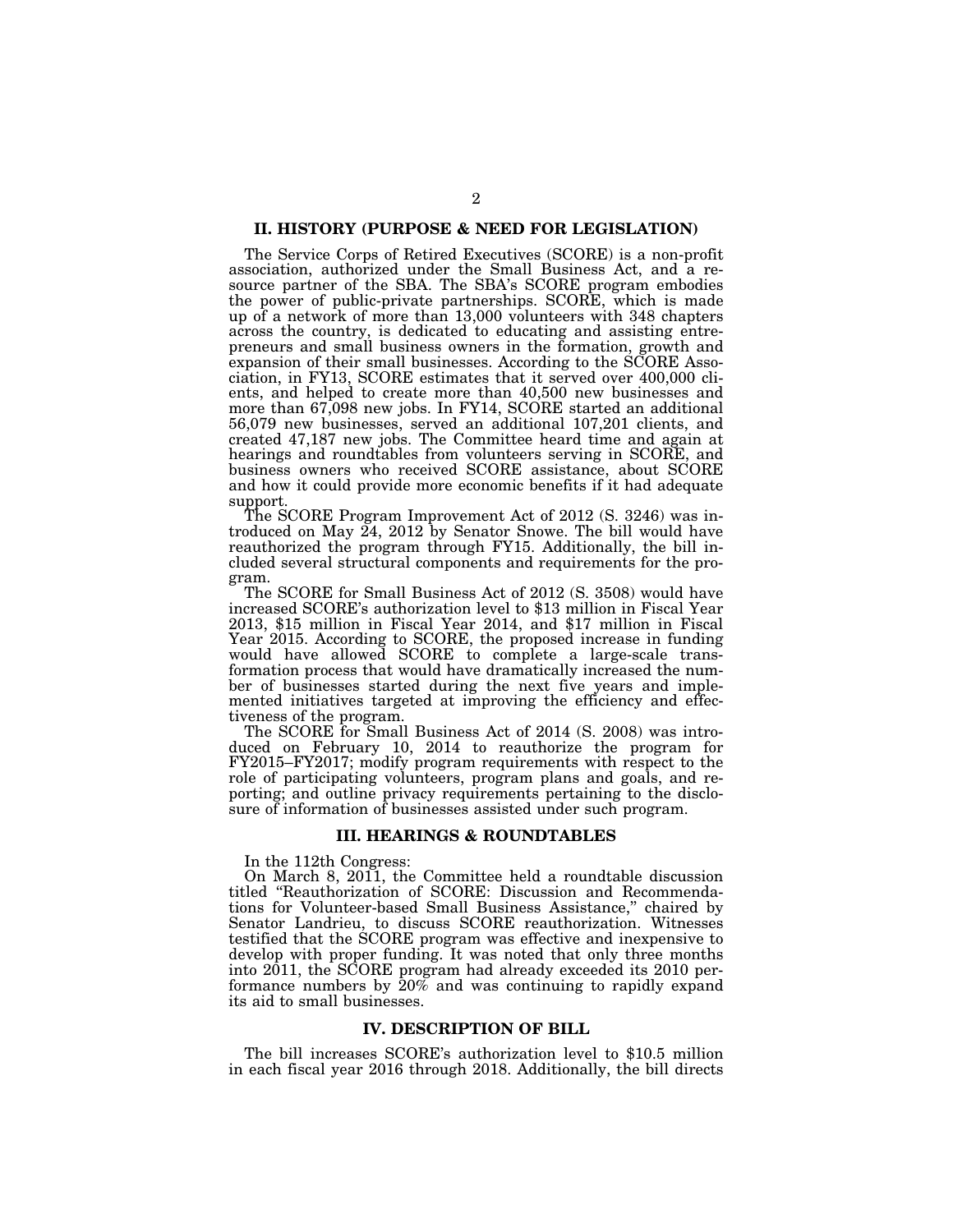SCORE to provide no-cost or low-cost assistance, coaching, mentoring and other services to entrepreneurs and small business owners on aspects of creating or strengthening a business. The bill also requires SCORE to develop outreach mechanisms and expanded service delivery capacity, particularly in rural, economically disadvantaged, and other traditionally underserved areas, to ensure diversity amongst both the volunteers providing services and the small businesses being served. Further, the bill includes reporting requirements regarding the number of volunteers and the number of small businesses served, and to the extent possible the number of businesses created, jobs created, the value of volunteer-services provided, and other outcomes-based metrics.

The amendment establishes an offset for the increased authorization. The offset will be a limitation on the amount the Administration can spend on entrepreneurship education programs to \$5 million, \$2.5 million of which must be obligated to the Emerging Leaders initiative. This amount is \$2 million less than the FY2015 enacted level, and \$6 million less than the FY2016 Administration request.

#### **V. COMMITTEE VOTE**

In compliance with rule XXVI (7)(b) of the Standing Rules of the Senate, the following vote was recorded on April 23, 2015.

A motion to adopt the SCORE for Small Business Act of 2015, a bill to strengthen resources for entrepreneurs by improving the SCORE program, and for other purposes, as amended by the Vitter amendment, was approved unanimously by voice vote with the following Senators present: Senators Vitter, Risch, Fischer, Gardner, Ernst, Ayotte, Enzi, Shaheen, Cantwell, Cardin, Heitkamp, Booker, Coons, Hirono, and Peters.

## **VI. COST ESTIMATE**

In compliance with rule XXVI  $(11)(a)(1)$  of the Standing Rules of the Senate, the Committee estimates the cost of the legislation will be equal to the amounts discussed in the following letter from the Congressional Budget Office:

JUNE 8, 2015.

Hon. DAVID VITTER,

*Chairman, Committee on Small Business and Entrepreneurship, U.S. Senate, Washington, DC.* 

DEAR MR. CHAIRMAN: The Congressional Budget Office has prepared the enclosed cost estimate for S. 1000, the SCORE for Small Business Act of 2015.

If you wish further details on this estimate, we will be pleased to provide them. The CBO staff contact is Susan Willie.

Sincerely,

KEITH HALL.

Enclosure.

### *S. 1000—SCORE for Small Business Act of 2015*

Summary: S. 1000 would authorize the appropriation of \$10.5 million for each of fiscal years 2016, 2017, and 2018 to carry out the SCORE program, which supports volunteers who provide coun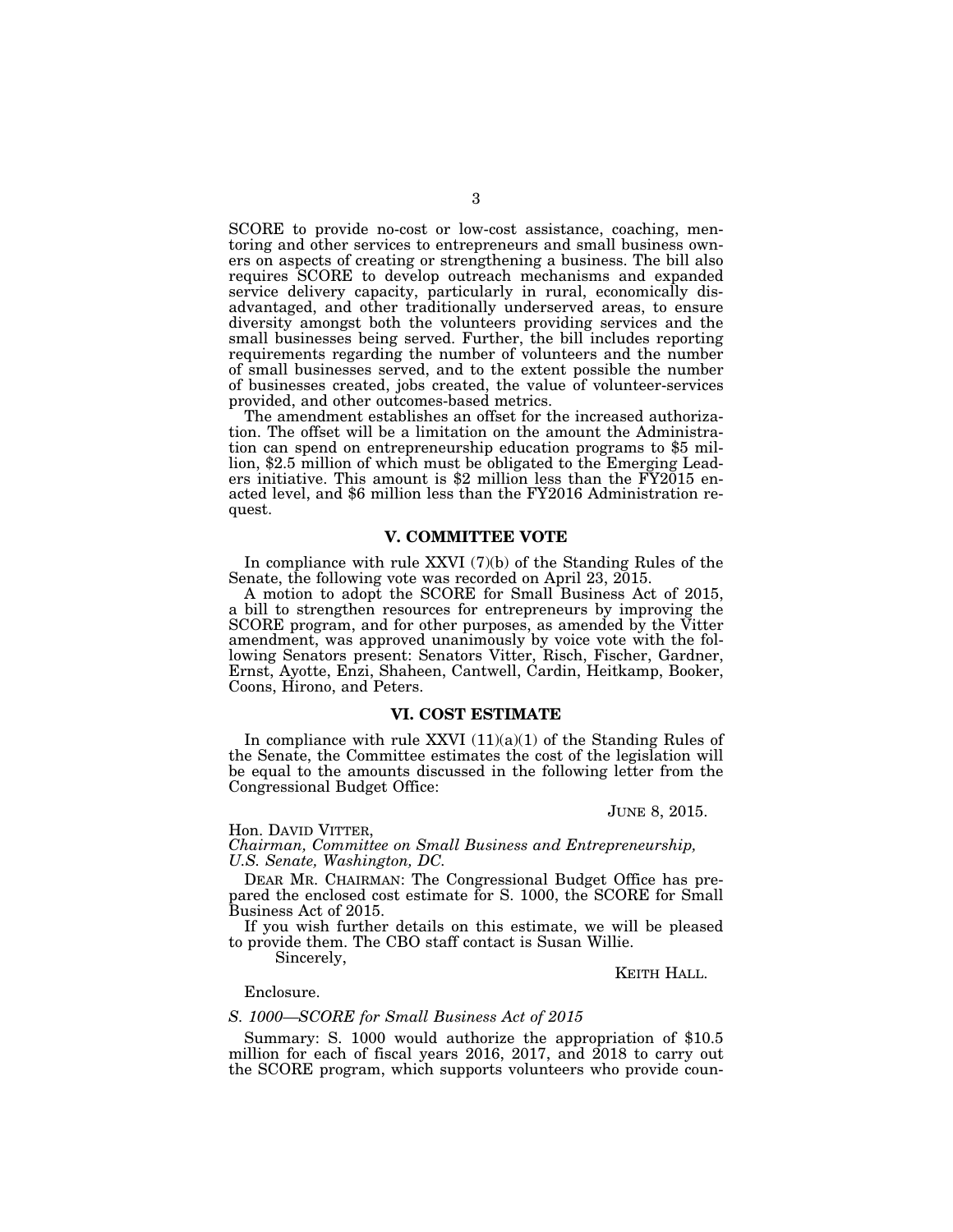seling and advice to individuals who own or wish to own a small business. Under current law, the program is known as the Service Corps of Retired Executives; S. 1000 would change the name to the

SCORE program.<br>CBO estimates that implementing S. 1000 would cost \$32 million over the 2016–2020 period, assuming appropriation of the specified amounts. Pay-as-you-go procedures do not apply to this legislation because it would not affect direct spending or revenues.

S. 1000 contains no intergovernmental or private-sector mandates as defined in the Unfunded Mandates Reform Act (UMRA) and would not affect the budgets of state, local, or tribal governments.

Estimated cost to the federal government: The estimated budgetary effect of S. 1000 is shown in the following table. The costs of this legislation fall within budget function 370 (commerce and housing credit).

|                                              | By fiscal year, in millions of dollars- |      |      |      |              |               |
|----------------------------------------------|-----------------------------------------|------|------|------|--------------|---------------|
|                                              | 2016                                    | 2017 | 2018 | 2019 | 2020         | 2016-<br>2020 |
| CHANGES IN SPENDING SUBJECT TO APPROPRIATION |                                         |      |      |      |              |               |
| Authorization Level                          | 11                                      |      | 11   |      | $\mathbf{u}$ | 32            |
| <b>Estimated Outlavs</b>                     | h                                       |      |      |      |              | 32            |

Note: Components may not sum to totals because of rounding.

Basis of estimate: For this estimate, CBO assumes the bill will be enacted near the end of fiscal year 2015 that the specified amounts will be appropriated each year, and that spending will follow historical patterns for the affected activities.

S. 1000 would authorize the appropriation of \$10.5 million for each of fiscal years 2016, 2017, and 2018 to carry out the SCORE program, which supports volunteers to provide advice and counseling to individuals who own or desire to start a small business. The bill would direct the Small Business Administration (SBA) to ensure that each SCORE chapter develops a plan to provide services to disadvantaged and underserved areas and to develop new skills for SCORE volunteers. Based on information from the SBA, CBO estimates that implementing S. 1000 would cost \$32 million over the 2016–2020 period, assuming appropriation of the specified amounts.

Pay-As-You-Go considerations: None.

Intergovernmental and private-sector impact: S. 1000 contains no intergovernmental or private-sector mandates as defined in UMRA and would not affect the budgets of state, local, or tribal governments.

Estimate prepared by: Federal Costs: Susan Willie; Impact on State, Local, and Tribal Governments: Melissa Merrell; Impact on the Private Sector: Logan Smith.

Estimate approved by: Theresa Gullo, Assistant Director for Budget Analysis.

### **VII. EVALUATION OF REGULATORY IMPACT**

In compliance with rule XXVI(11)(b) of the Standing Rules of the Senate, it is the opinion of the Committee that no significant additional regulatory impact will be incurred in carrying out the provi